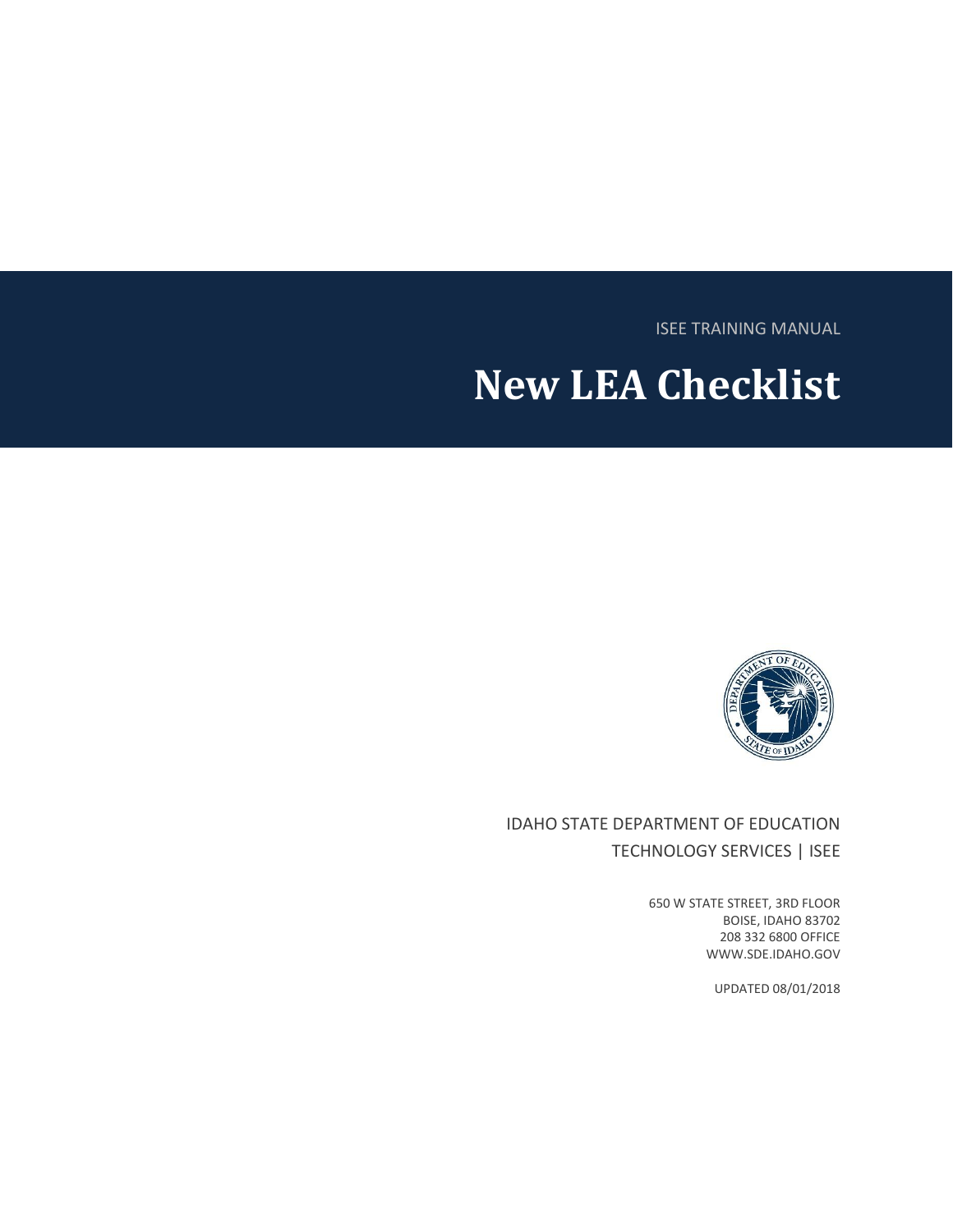#### **TABLE OF CONTENTS**

| New Superintendent/Charter Administrator Checklist for ADFS Districts  4               |
|----------------------------------------------------------------------------------------|
| New Superintendent/Charter Administrator Checklist for non-ADFS Districts 4            |
| New Delegate to the Superintendent/Charter Administrator Checklist - ADFS Districts  6 |
| New Delegate to the Superintendent/Charter Administrator Checklist – non-ADFS          |
|                                                                                        |
|                                                                                        |
|                                                                                        |
|                                                                                        |
| New State Reporting Manager (SRM) User Checklist - non-ADFS Districts 10               |
|                                                                                        |
|                                                                                        |
|                                                                                        |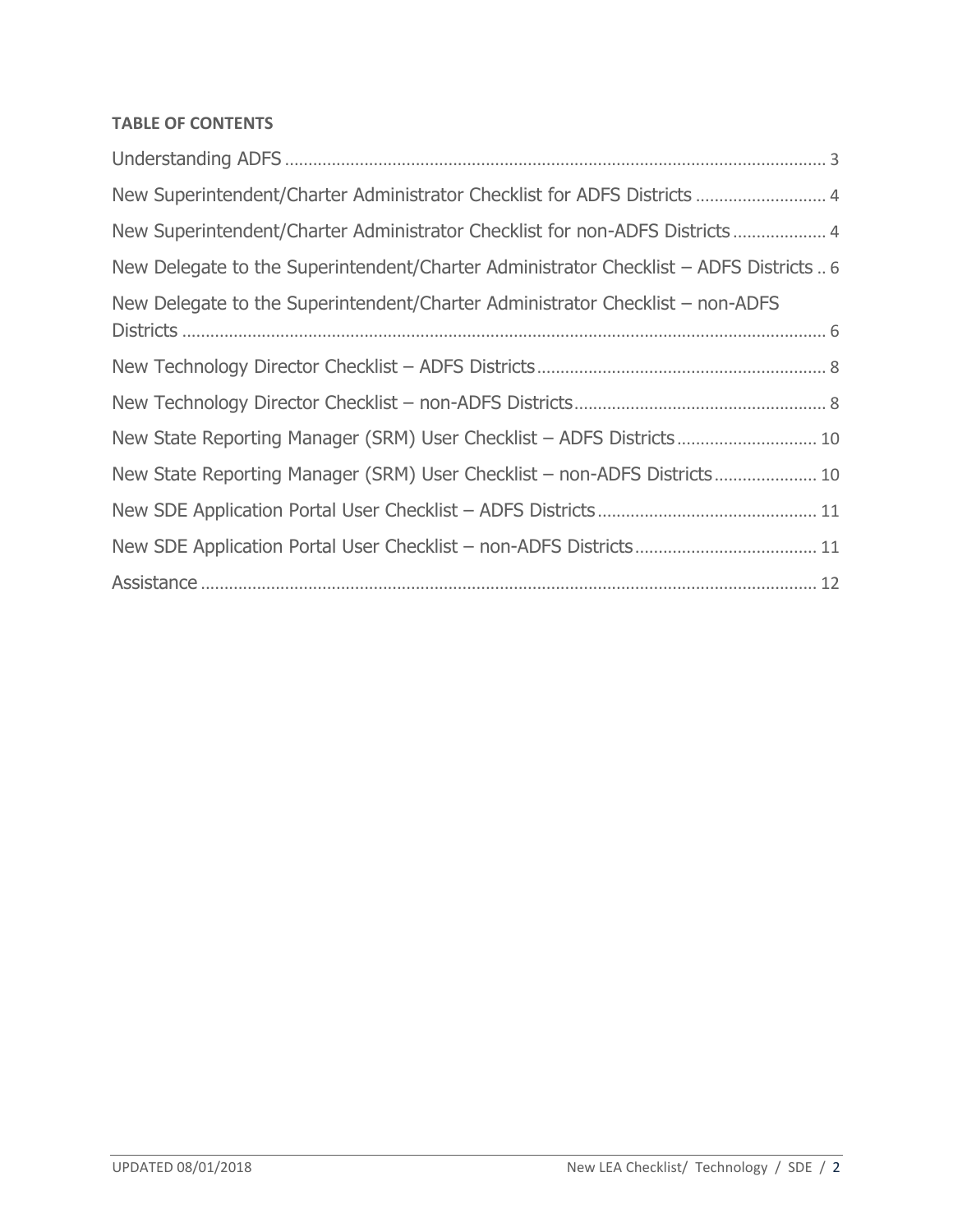## <span id="page-2-0"></span>**UNDERSTANDING ADFS**

Active Directory Federation Services (**ADFS**) is a software component developed by Microsoft Corporation that provides users with single sign-on access to systems and applications located across organizational boundaries.

This means that the same login information (name and password), used to authenticate for authorization to access local district applications will be used to authenticate for authorization to access State Department of Education (SDE) applications. This also means that the district manages account logins and passwords for access to the SDE applications, rather than the SDE.

New users in Districts set up with ADFS do not need to register a username and password with the SDE. Instead, they will use their district-provided username and login to access authorized SDE applications.

This checklist provides a separate list for each scenario.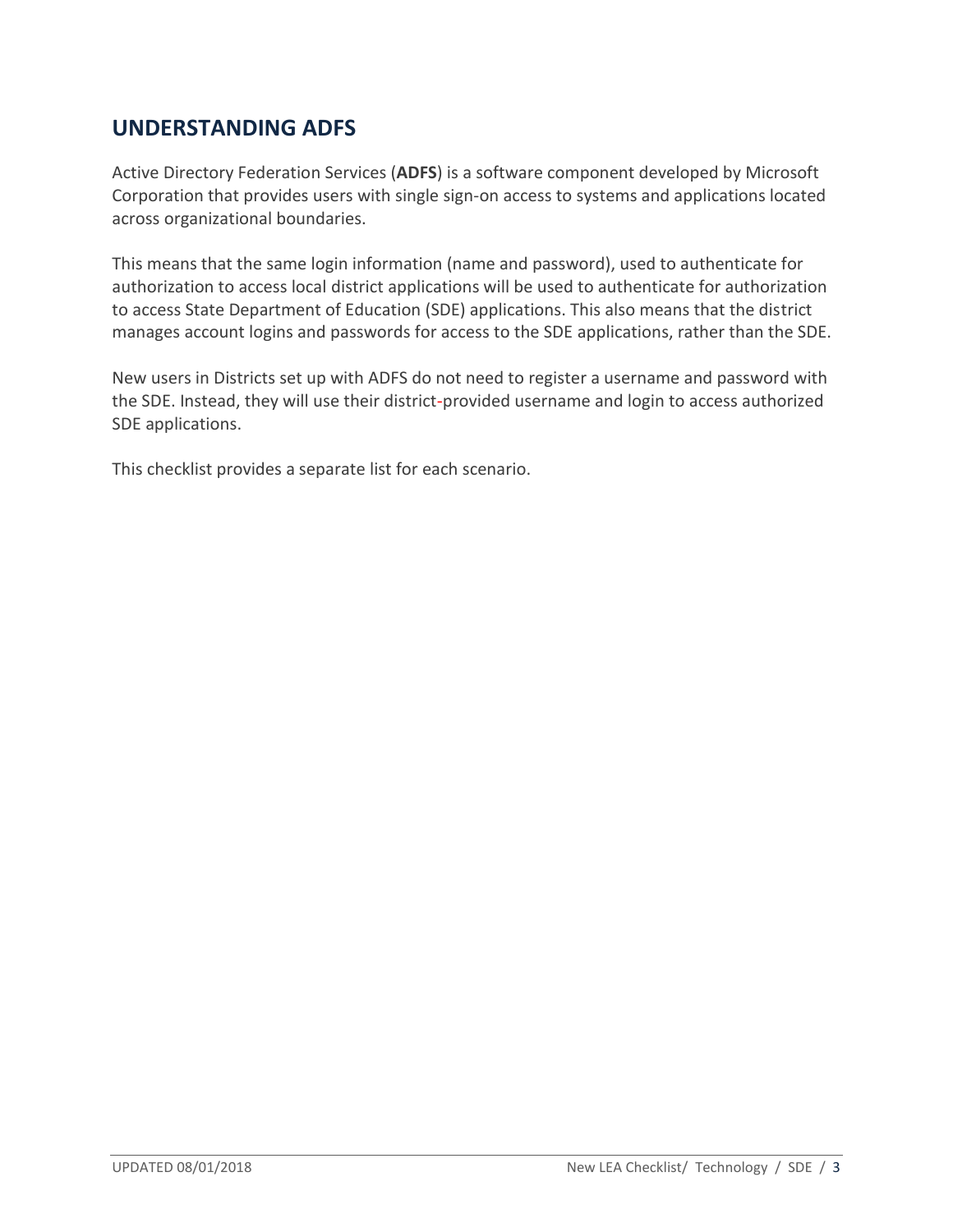# <span id="page-3-0"></span>**NEW SUPERINTENDENT/CHARTER ADMINISTRATOR CHECKLIST FOR ADFS DISTRICTS**

- $\Box$  Login to the SDE Applications Portal
	- $\circ$  Although the user will not yet have access to SDE applications, this step is necessary to allow mapping the user to their email address
		- [www.sde.idaho.gov/](http://www.sde.idaho.gov/)
		- **Click on the ISEE tile**
		- **EXECUTE:** Click on the SDE Applications Portal tile
- $\Box$  New Superintendent to complete and email the Access Authorization form
	- o Form can be found on the ISEE homepage under **Program Information**
		- [www.sde.idaho.gov/](http://www.sde.idaho.gov/)
		- **Click on the ISEE tile**
		- $\blacksquare$  Click on plus sign  $(+)$  next to Program Information
		- **EXECLICK ON Access Authorizations link**
	- o Identify District Superintendent
	- o Identify Delegate for District Superintendent
	- o E-mail completed form to [support@sde.idaho.gov](mailto:support@sde.idaho.gov)
	- o SDE support will then provision the new Superintendent
- $\Box$  Once provisioned, login to the SDE Applications Portal
	- $\circ$  Contact the district technology director if additional application access is needed

## <span id="page-3-1"></span>**NEW SUPERINTENDENT/CHARTER ADMINISTRATOR CHECKLIST FOR NON-ADFS DISTRICTS**

- $\Box$  Complete and email the Access Authorization form
	- o Form can be found on the ISEE homepage under **Program Information**
		- [www.sde.idaho.gov/](http://www.sde.idaho.gov/)
		- **Click on the ISEE tile**
		- $\blacksquare$  Click on plus sign  $(+)$  next to Program Information
		- **EXECUTE:** Click on Access Authorizations link
	- o Identify District Superintendent
	- o Identify Delegate for District Superintendent
	- o E-mail completed form to [support@sde.idaho.gov](mailto:support@sde.idaho.gov)
	- o SDE support will then provision the new Superintendent
- $\Box$  Register for access to the SDE Applications Portal
	- o Directions can be found on the ISEE homepage under the **Training** tab
		- [www.sde.idaho.gov/](http://www.sde.idaho.gov/)
		- **Click on the ISEE tile**
		- Click on the Training tab
		- **EXECLICE ON Registering as a New User**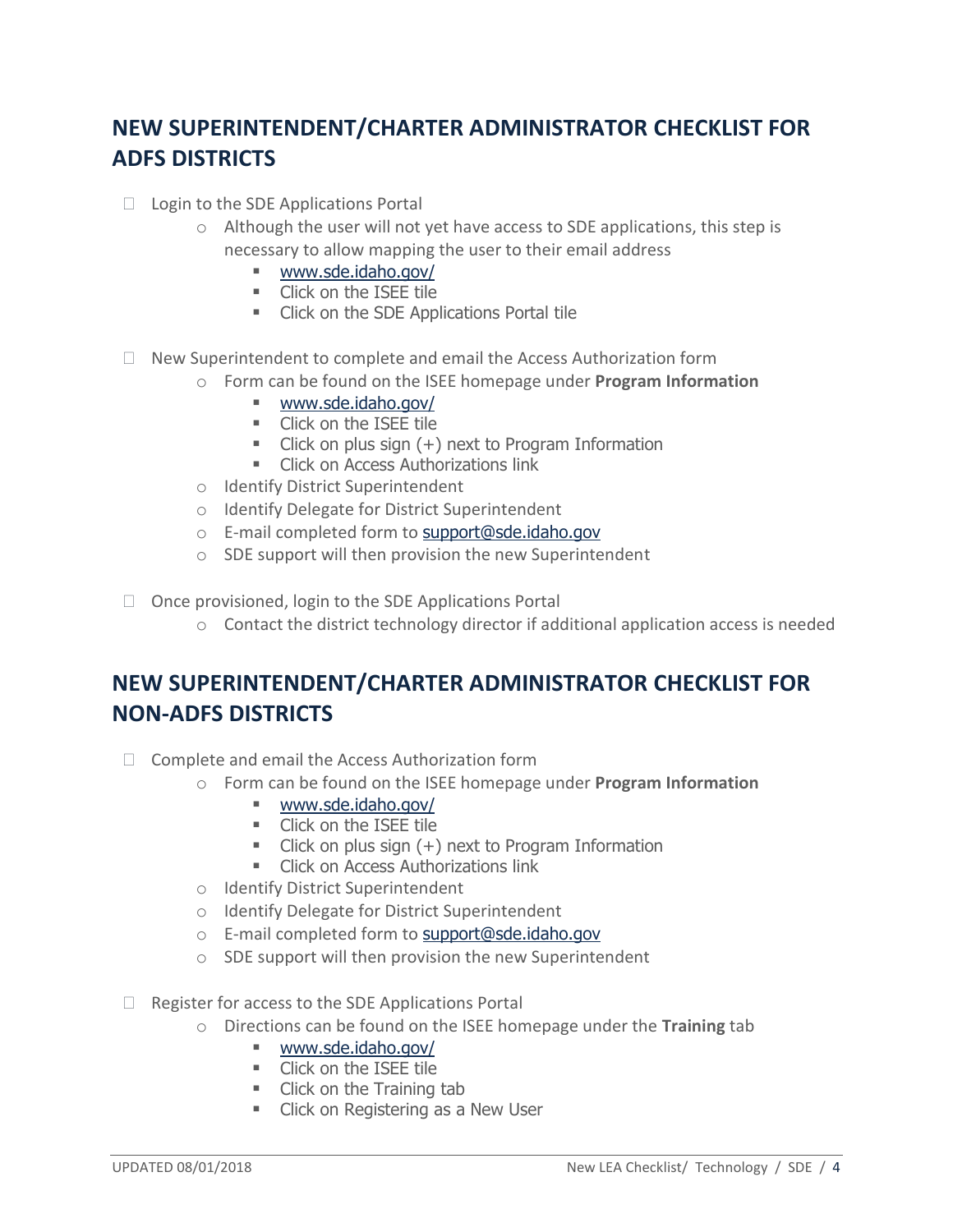- Once provisioned and registered, login to the SDE Applications Portal
	- o Directions can be found on the ISEE homepage under the **Training** tab
		- [www.sde.idaho.gov/](http://www.sde.idaho.gov/)
		- **Click on the ISEE tile**
		- Click on the Training tab
		- **EXECUTE:** Click on New SDE Applications User
	- o Contact the district technology director if additional application access is needed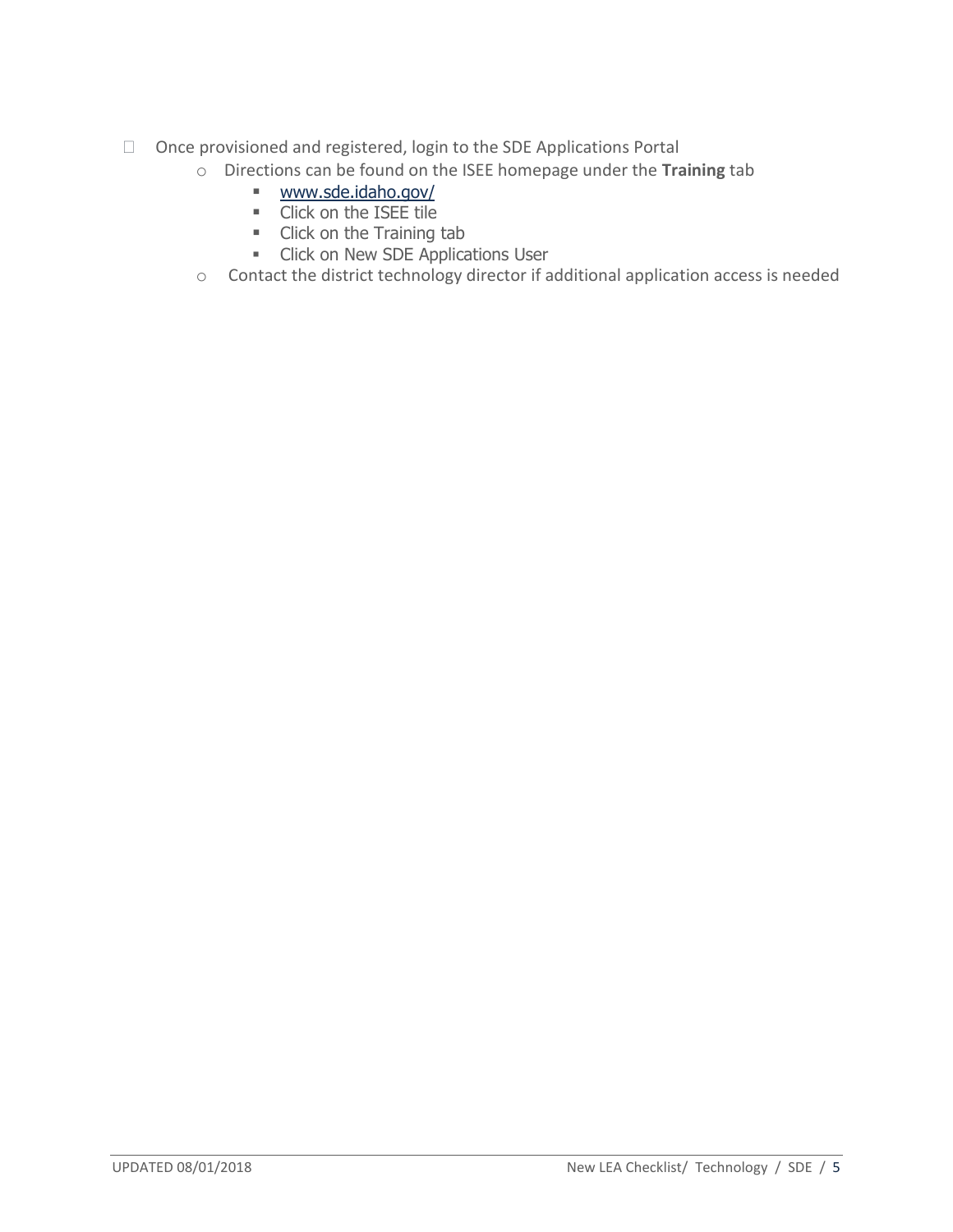# <span id="page-5-0"></span>**NEW DELEGATE TO THE SUPERINTENDENT/CHARTER ADMINISTRATOR CHECKLIST – ADFS DISTRICTS**

- $\Box$  Login to the SDE Applications Portal
	- $\circ$  Although the user will not yet have access to SDE applications, this step is necessary to map the user to their email address
		- [www.sde.idaho.gov/](http://www.sde.idaho.gov/)
		- **Click on the ISEE tile**
		- **EXECUTE:** Click on the SDE Applications Portal tile
- $\Box$  Superintendent to complete and email the Access Authorization form
	- o Form can be found on the ISEE homepage under **Program Information**
		- [www.sde.idaho.gov/](http://www.sde.idaho.gov/)
		- **Click on the ISEE tile**
		- $\blacksquare$  Click on plus sign  $(+)$  next to Program Information
		- **EXECLICK ON Access Authorizations link**
	- o Identify Delegate for District Superintendent
	- o E-mail completed form to [support@sde.idaho.gov](mailto:support@sde.idaho.gov)
	- o SDE support will then provision the new Delegate
- $\Box$  Once provisioned, login to the SDE Applications Portal
	- $\circ$  Contact the district technology director if additional application access is needed

# <span id="page-5-1"></span>**NEW DELEGATE TO THE SUPERINTENDENT/CHARTER ADMINISTRATOR CHECKLIST – NON-ADFS DISTRICTS**

- $\Box$  Superintendent to complete and email the Access Authorization form
	- o Form can be found on the ISEE homepage under **Program Information**
		- [www.sde.idaho.gov/](http://www.sde.idaho.gov/)
		- **EXECUTE:** Click on the ISEE tile
		- $\blacksquare$  Click on plus sign  $(+)$  next to Program Information
		- **EXECLICE ON Access Authorizations link**
	- o Identify Delegate for District Superintendent
	- o E-mail completed form to [support@sde.idaho.gov](mailto:support@sde.idaho.gov)
	- o SDE support will then provision the new Delegate
- $\Box$  Register for access to the SDE Applications Portal
	- o Directions can be found on the ISEE homepage under the **Training** tab
		- [www.sde.idaho.gov/](http://www.sde.idaho.gov/)
		- **Click on the ISEE tile**
		- Click on the Training tab
		- **Example 2** Click on Registering as a New User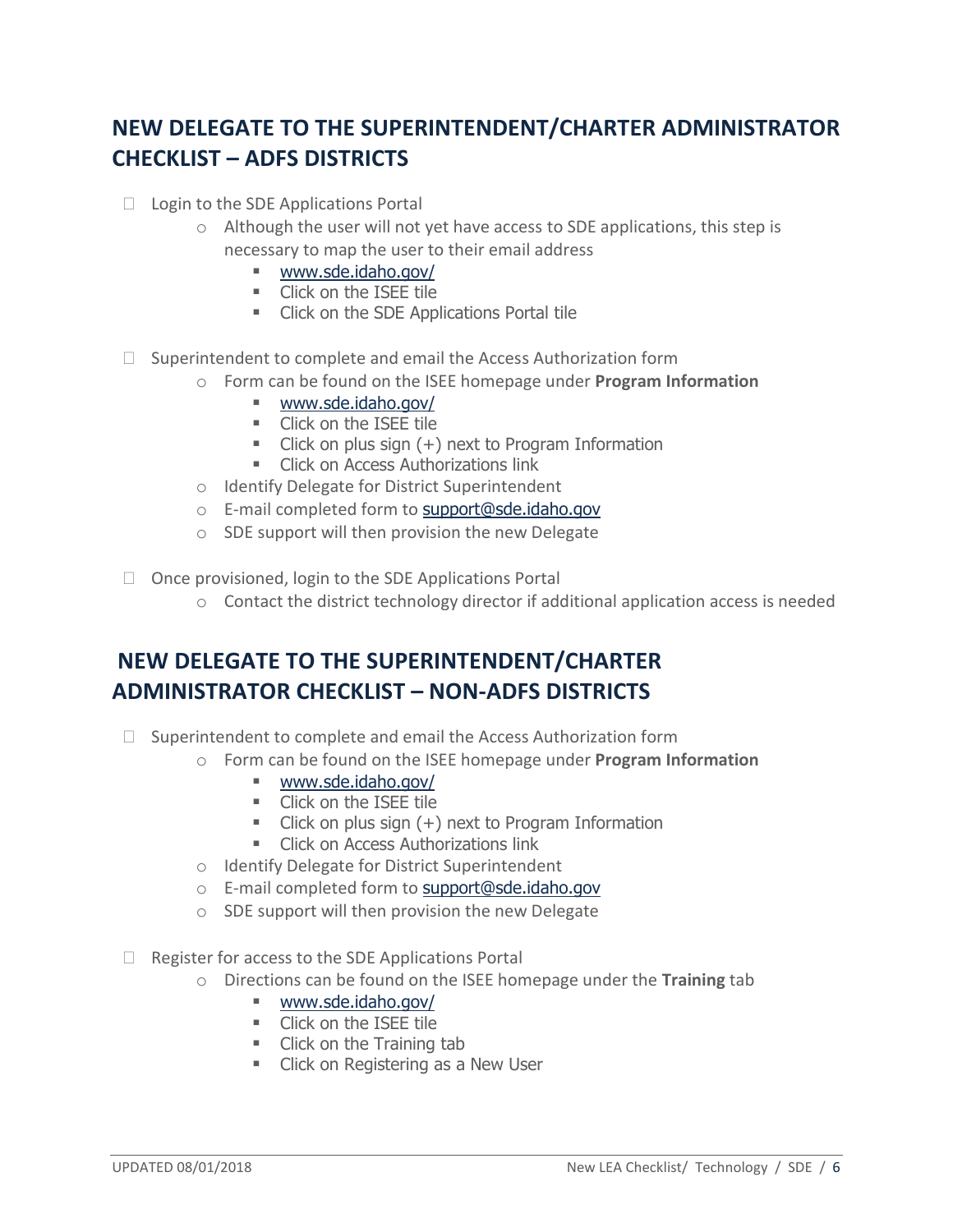- □ Once provisioned and registered, login to the SDE Applications Portal
	- o Directions can be found on the ISEE homepage under the **Training** tab
		- [www.sde.idaho.gov/](http://www.sde.idaho.gov/)
		- **Click on the ISEE tile**
		- Click on the Training tab
		- **EXECUTE:** Click on New SDE Applications User
	- o Contact the district technology director if additional application access is needed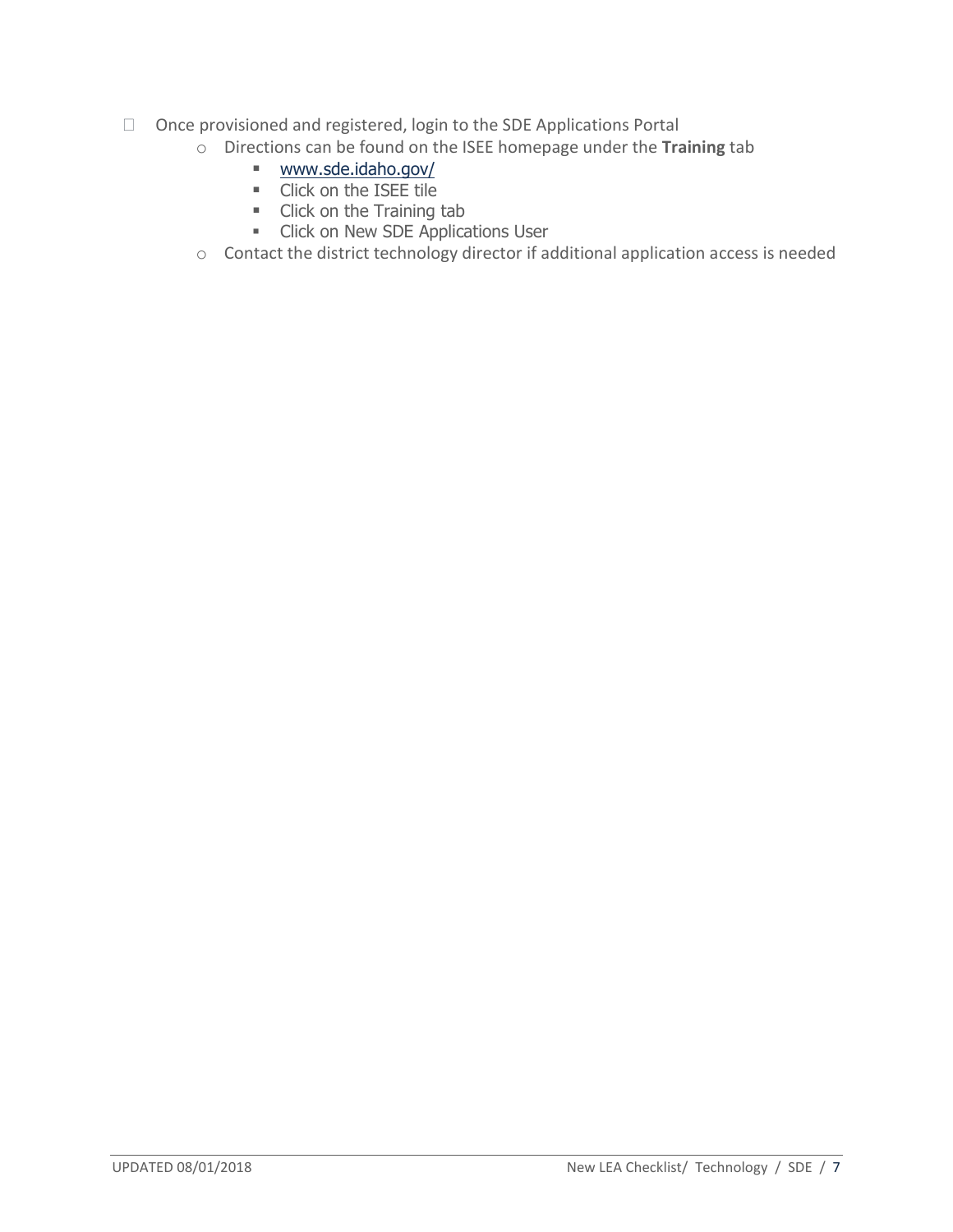## <span id="page-7-0"></span>**NEW TECHNOLOGY DIRECTOR CHECKLIST – ADFS DISTRICTS**

- $\Box$  Login to the SDE Applications Portal
	- o Although the user will not yet have access to SDE applications, this step is necessary to map the user to their email address
		- [www.sde.idaho.gov/](http://www.sde.idaho.gov/)
		- **Click on the ISEE tile**
- □ Superintendent or Delegate to assign Technology Director role in the Administration Tool
	- $\circ$  Directions can be found for assigning roles in the Administration Tool on the ISEE homepage under the Training tab
		- [www.sde.idaho.gov/](http://www.sde.idaho.gov/)
		- **EXECUTE:** Click on the ISEE tile
		- **Click on the Training tab**
		- **EXECLICK ON Administration Tool Application**
- $\Box$  Once assigned, login to the SDE Applications Portal
	- o Assign additional roles as needed
- <span id="page-7-1"></span> $\Box$  Technology Directors are provisioned to assign roles to other district users

#### **NEW TECHNOLOGY DIRECTOR CHECKLIST – NON-ADFS DISTRICTS**

- $\Box$  Register for access to the SDE Applications Portal
	- o Directions can be found on the ISEE homepage under the **Training** tab
		- [www.sde.idaho.gov/](http://www.sde.idaho.gov/)
		- **EXECUTE:** Click on the ISEE tile
		- Click on the Training tab
		- **EXECUTE:** Click on New SDE Applications User
- $\Box$  Superintendent or Delegate must map (Person Assignment) the new user in the Administration Tool
	- $\circ$  Directions can be found for mapping a new user (Person Assignment) in the Administration Tool on the ISEE homepage under the Training tab
		- [www.sde.idaho.gov/](http://www.sde.idaho.gov/)
		- **EXECUTE:** Click on the ISEE tile
		- Click on the Training tab
		- **EXECLICK ON Administration Tool Application**
- $\Box$  Superintendent or Delegate must assign Technology Director role in the Administration Tool
	- o Directions can be found for assigning roles in the Administration Tool on the ISEE homepage under the Training tab
		- [www.sde.idaho.gov/](http://www.sde.idaho.gov/)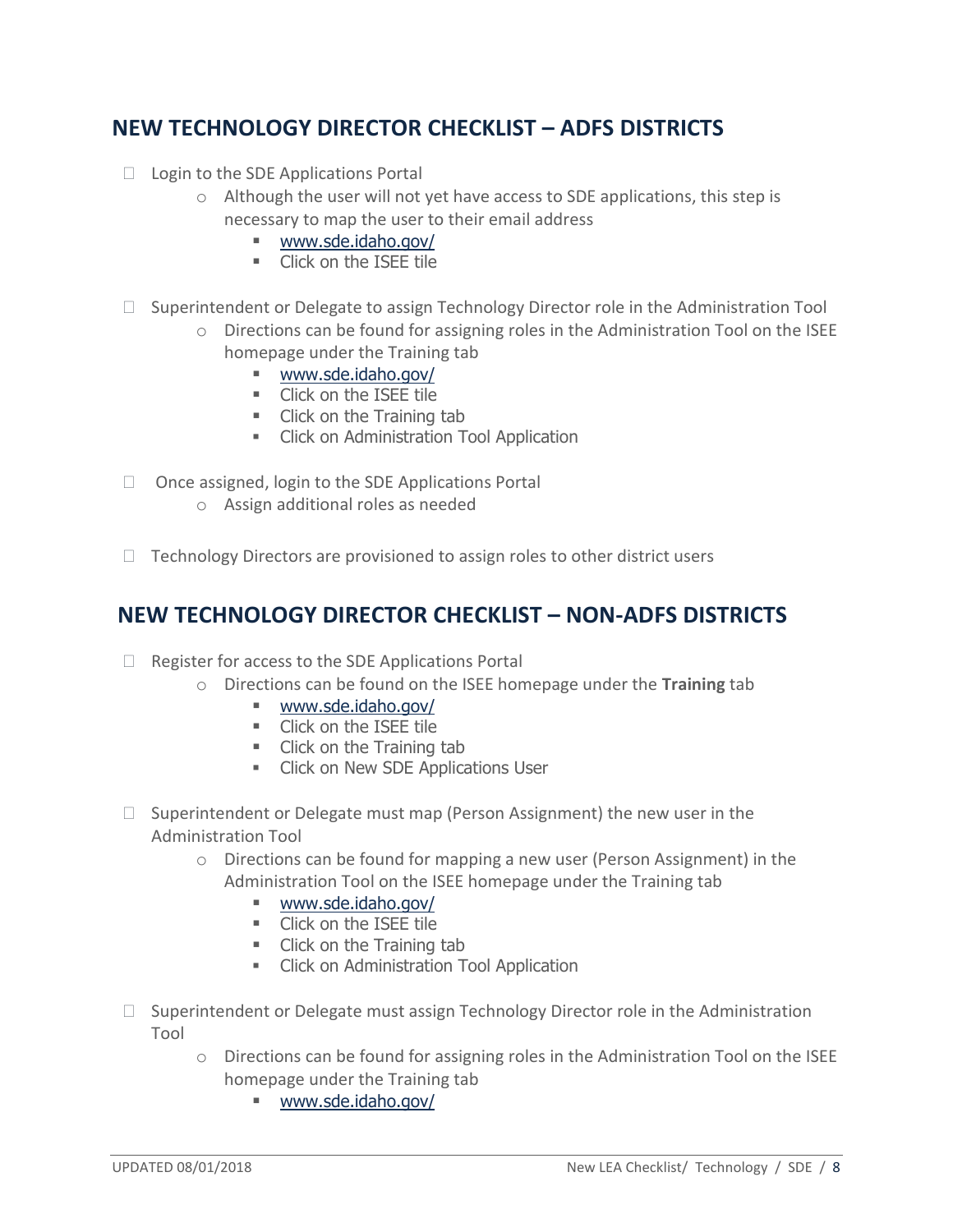- **Click on the ISEE tile**
- Click on the Training tab
- **•** Click on Administration Tool Application
- Once assigned, login to the SDE Applications Portal
	- o Assign additional roles as needed
- $\Box$  Technology Directors are provisioned to assign roles to other district users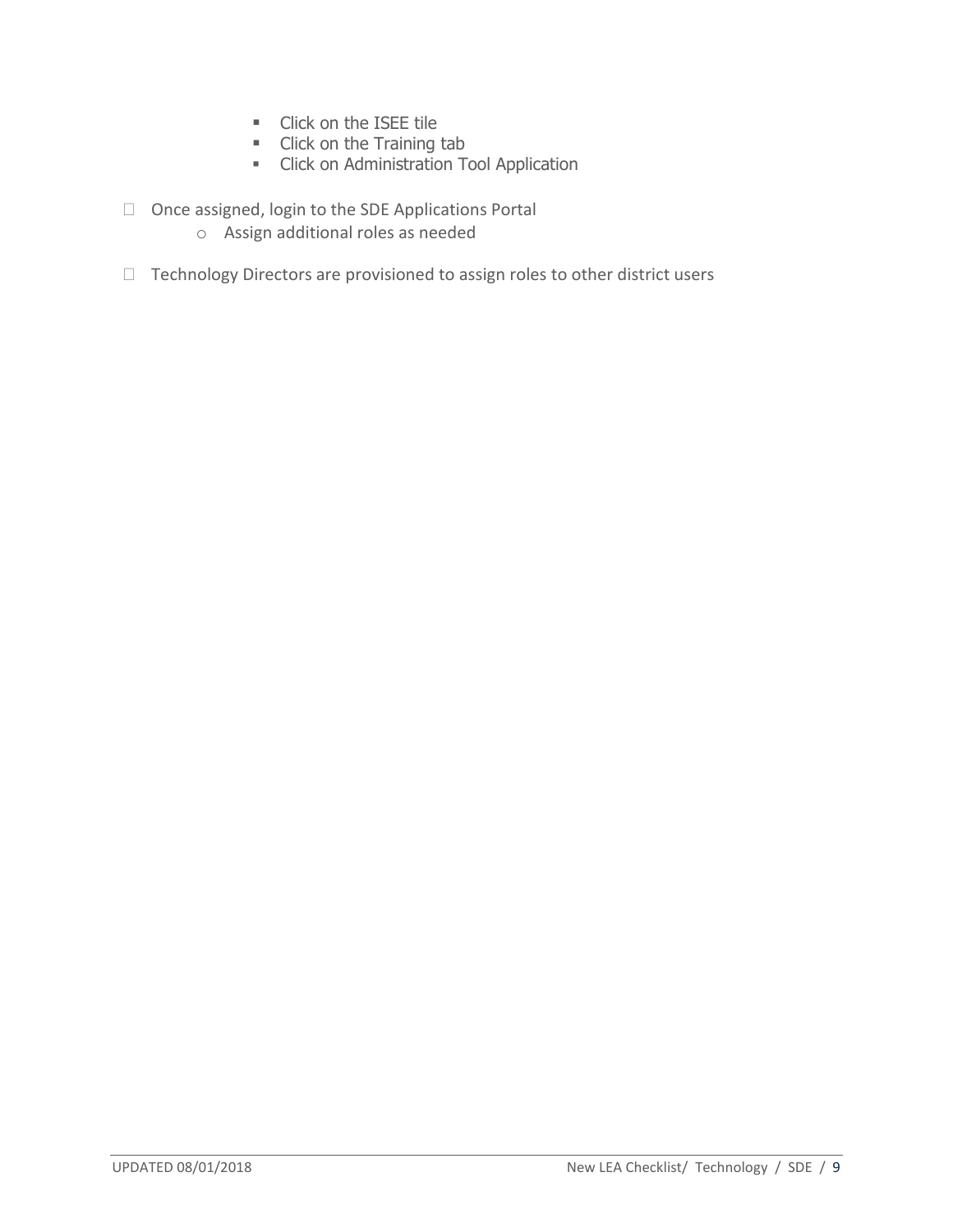# <span id="page-9-0"></span>**NEW STATE REPORTING MANAGER (SRM) USER CHECKLIST – ADFS DISTRICTS**

- $\Box$  Login to the SDE Applications Portal
	- $\circ$  Although the user will not yet have access to SDE applications, this step is necessary to map the user to their email address
		- [www.sde.idaho.gov/](http://www.sde.idaho.gov/)
		- **Click on the ISEE tile**
- $\Box$  Superintendent or Delegate to the Superintendent to submit an OTIS ticket to provision new SRM user
	- o Directions can be found for submitting an OTIS ticket on the ISEE homepage under the Training tab
		- [www.sde.idaho.gov/](http://www.sde.idaho.gov/)
		- **EXECUTE:** Click on the ISEE tile
		- Click on the Training tab
		- **EXECUTE:** Click on Submitting an OTIS ticket
- <span id="page-9-1"></span> $\Box$  Once assigned, login to the SDE Applications Portal

## **NEW STATE REPORTING MANAGER (SRM) USER CHECKLIST - NON-ADFS DISTRICTS**

- $\Box$  Register for access to the SDE Applications Portal
	- o Directions can be found on the ISEE homepage under the **Training** tab
		- [www.sde.idaho.gov/](http://www.sde.idaho.gov/)
		- **Click on the ISEE tile**
		- Click on the Training tab
		- **Example 2** Click on New SDE Applications User
- $\Box$  Superintendent or Delegate must map (Person Assignment) the new user in the Administration Tool
	- $\circ$  Directions can be found for mapping a new user (Person Assignment) in the Administration Tool on the ISEE homepage under the Training tab
		- [www.sde.idaho.gov/](http://www.sde.idaho.gov/)
		- **Click on the ISEE tile**
		- Click on the Training tab
		- **EXECLICK ON Administration Tool Application**
- $\Box$  Superintendent, Delegate to the Superintendent, or the Technology Director to submit an OTIS ticket to provision new SRM user
	- o Directions can be found for submitting an OTIS ticket on the ISEE homepage under the Training tab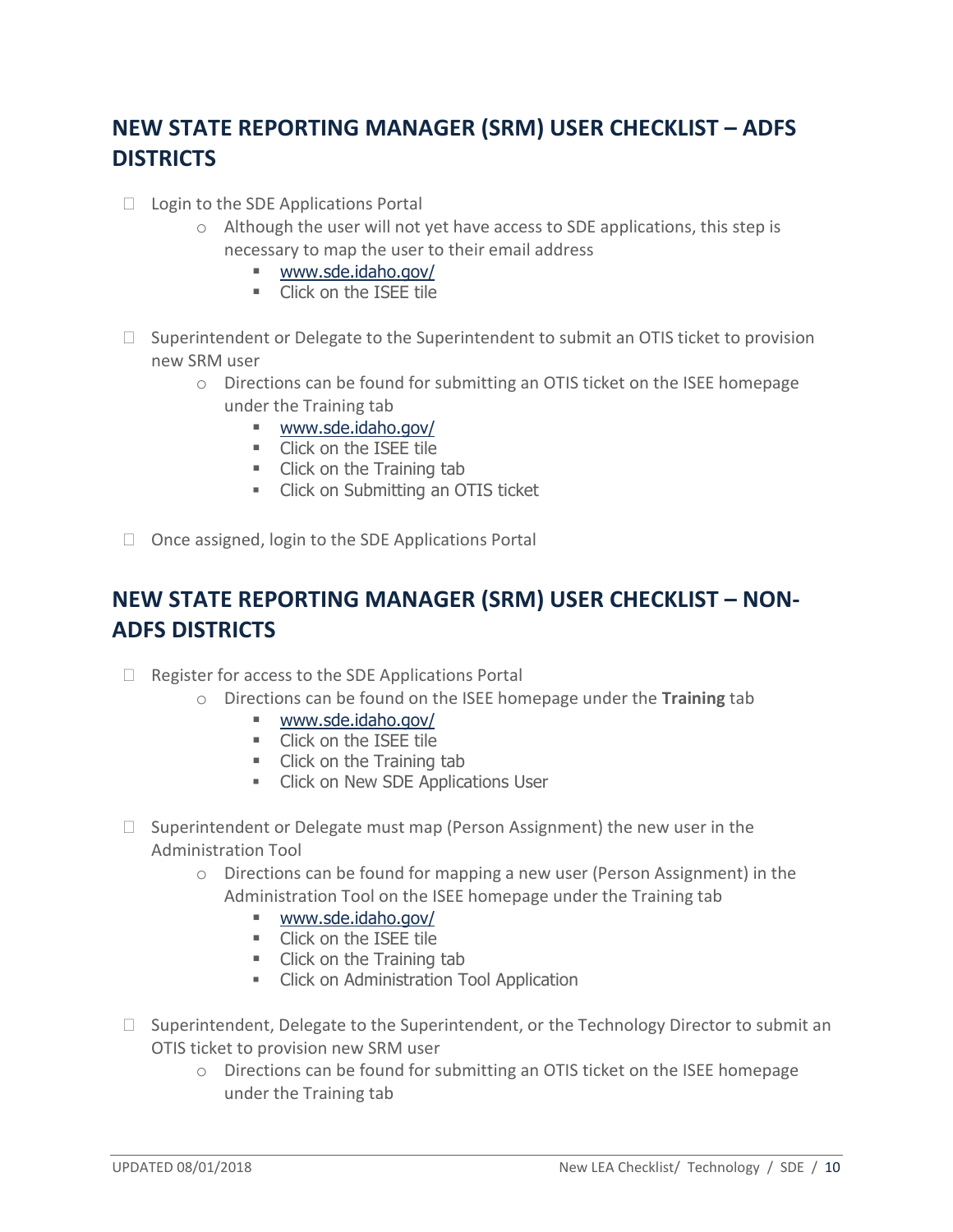- [www.sde.idaho.gov/](http://www.sde.idaho.gov/)
- **EXECUTE:** Click on the ISEE tile
- Click on the Training tab
- Click on Submitting an OTIS ticket
- <span id="page-10-0"></span> $\Box$  Once assigned, login to the SDE Applications Portal

#### **NEW SDE APPLICATION PORTAL USER CHECKLIST – ADFS DISTRICTS**

- $\Box$  Login to the SDE Applications Portal
	- $\circ$  Although the user will not yet have access to SDE applications, this step is necessary to map the user to their email address
		- [www.sde.idaho.gov/](http://www.sde.idaho.gov/)
		- **Click on the ISEE tile**
- $\Box$  Superintendent, Delegate to the Superintendent, or the Technology Director to assign applicable role(s) in the Administration Tool
	- o Directions can be found for assigning roles in the Administration Tool on the ISEE homepage under the Training tab
		- [www.sde.idaho.gov/](http://www.sde.idaho.gov/)
		- **Click on the ISEE tile**
		- **Click on the Training tab**
		- **EXECLICE ON ADMINISTER COLORGIZED FIG.** Click on Administration Tool Application
- <span id="page-10-1"></span> $\Box$  Once assigned, login to the SDE Applications Portal

## **NEW SDE APPLICATION PORTAL USER CHECKLIST – NON-ADFS DISTRICTS**

- $\Box$  Register for access to the SDE Applications Portal
	- o Directions can be found on the ISEE homepage under the **Training** tab
		- [www.sde.idaho.gov/](http://www.sde.idaho.gov/)
		- **Click on the ISEE tile**
		- Click on the Training tab
		- **EXECUTE:** Click on New SDE Applications User
- $\Box$  Superintendent or Delegate must map (Person Assignment) new user in the Administration Tool
	- o Directions can be found for mapping a new user (Person Assignment) in the Administration Tool on the ISEE homepage under the Training tab
		- [www.sde.idaho.gov/](http://www.sde.idaho.gov/)
		- **Click on the ISEE tile**
		- Click on the Training tab